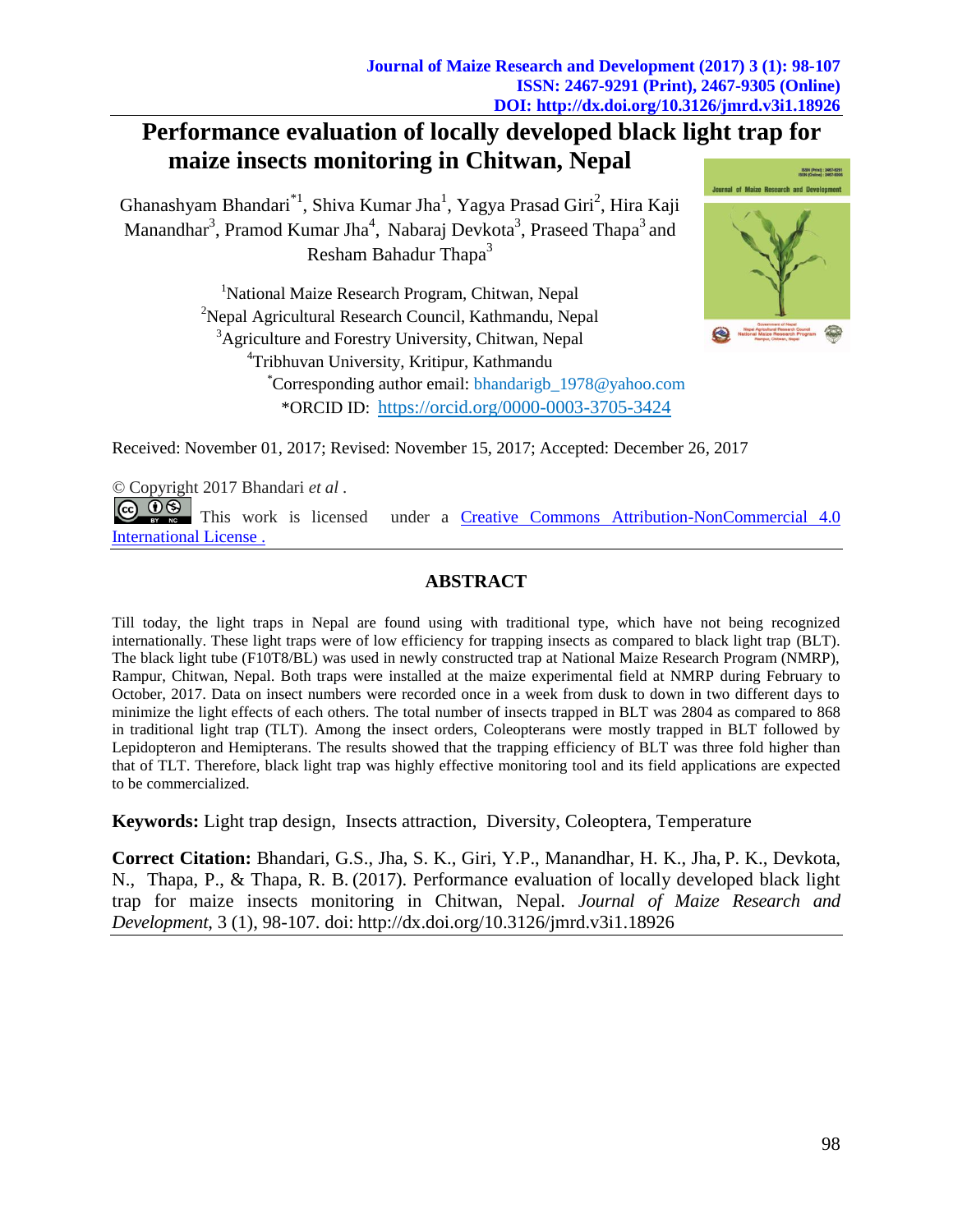## **INTRODUCTION**

Due to their high ecological diversification and short generation times, insects are useful indicators of environmental change (Thomas, 2005). Light trap is one of the very effective tools for monitoring and management of the insect pests as it mass-traps both the sexes of insect pests and also substantially reduces the carryover pest population. The most widely applied method to survey insects is to use light traps, which exploit their attraction to artificial light (Franzén & Johannesson, 2007). Light traps are also used to determine seasonal patterns of insects' density in the cropped areas. It also provides information related to insect distribution, abundance, flight patterns and helps to decide the timing of the application of management tools (Singh & Bambawale, 2012). There are number of types of light traps designed on the basis of different types of light mechanism. Typically, used lights are standard filament bulbs, mercury vapour bulbs, and fluorescent actinic tubes (Fry & Waring, 2001). The trapping mechanism in the light traps can be designed in various ways which affects trapping performance (Intachat & Woiwod, 1999). Three major factors must be considered in the design of any light trap: the first is an efficient light source, the second is an efficient apparatus for confining the specimens, and the third is an appropriate reception chamber with poison distributing mechanism for killing specimens and retaining them in good condition until they can be recovered for sorting (Hardwick, 1968). At the same time, a range of abiotic factors, such as temperature, rainfall, wind speed, moonlight, and cloud cover, need to be recorded at trap events to correct for their effects on insect flight activity and trap efficiency (Yela & Holyoak, 1997; Beck et al., 2011). Among different types of light trap, the black light trap (BLT) is used for collecting many insects that are active and flying at night and are attracted to UV light. They have consistently caught a higher abundance and greater variety of insects than other traps (Muirhead-Thomson 1991; Neupane, 1982). Their key feature is the low-wavelength light attractant, which lures a diversity of flying insects from the surrounding habitat. Attracting nocturnal insects with ultraviolet light is now in general use and presents the most effective collecting method for nocturnal species of the orders Coleoptera, Othoptera, Lepidoptera, but also for many species of Hymenoptera, Diptera, Neuroptera (Sotthibandhu & Baker, 1979). Different light sources that attract nocturnal insects, emit relatively large amounts of UV radiation (blue fluorescent lights, black lights, and mercury lamps) exert the strongest attraction (Aoki & Kuramitsu 2007; Cowan & Gries 2009). Pennsylvania insect light trap was initially used by the writer as a standard for comparison with other traps and was found outstanding (Frost, 1957). These traps were used for a variety of purposes, ranging from investigations in biodiversity, to pest monitoring, to taxonomic collections and for surveying a wide range of insect taxa (Baker 1985, Beck & Linsenmair 2006). In traditional light trap, a mercury vapour bulb (125-400 W) is used that requires relatively high current to maintain the arc consuming more electric power and thus are limited in its use which has been recovered by using BLT. Since, such BLT has not compared with the conventional trap; this study will shows significant value in monitoring different insects and will provide the reference to the researcher towards using the impacts of such light traps. Thus, the objective of this study was to construct efficient, standardized and cheapest black light trap based on the principle of Pennsylvania light trap, using locally available materials which was evaluated with traditional trap on the basis of insect trapping capacity.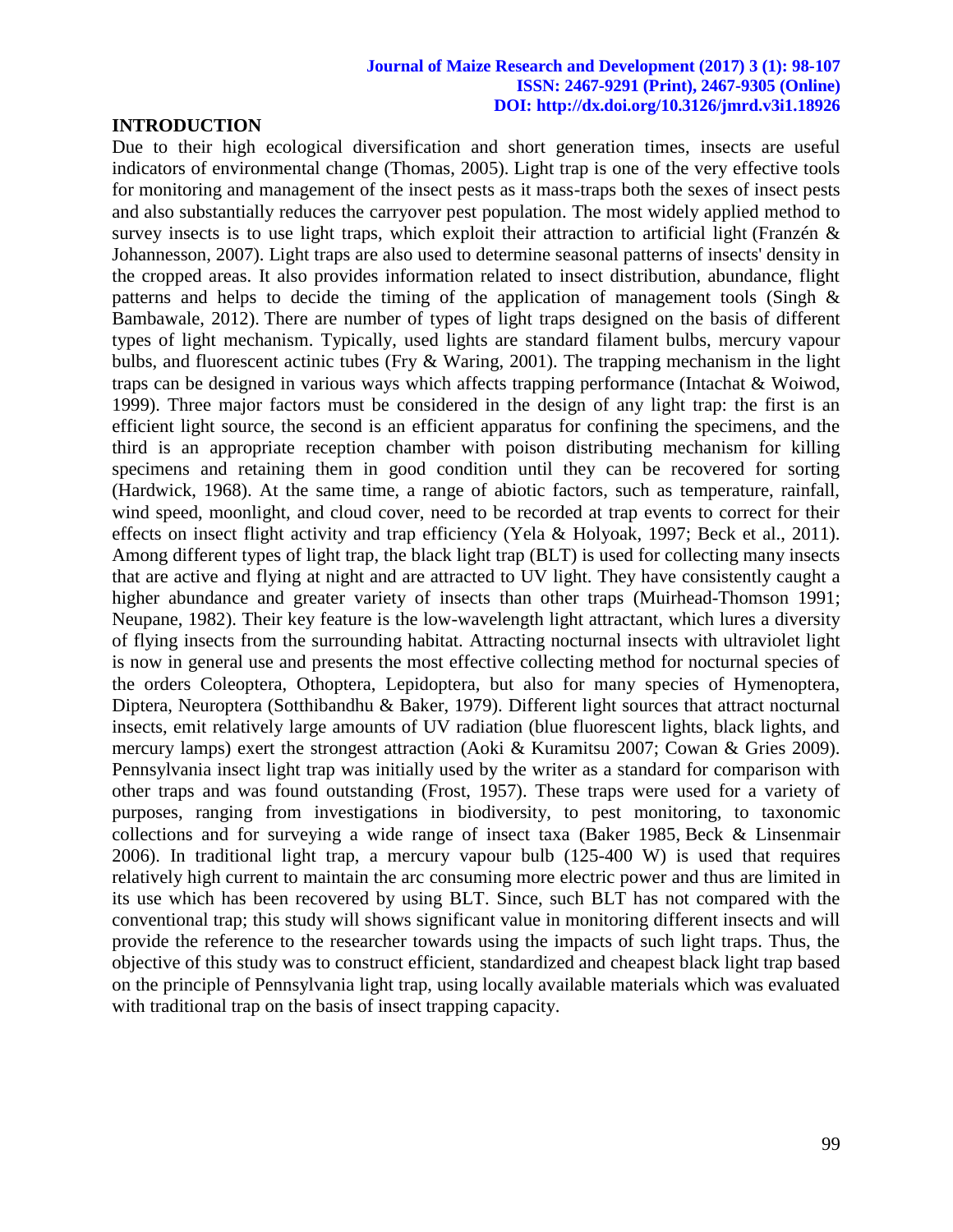## **MATERIALS AND METHODS**

## **Construction features of black light trap**

The materials used in Pennsylvania light trap in USA are not available in Nepal thus, locally available low cost materials such as fiber for baffle, wood for tube holder frame, galvanized iron sheet for top cover, funnel and collection chambers and iron angle for support frame. The shape and size of the light trap was modified accordingly keeping basic principle of Pennsylvania light trap. The black light tube (F10T8/BL) used in the model was of 10 watt, emitting 350 nm UV rays. The length of the tube was 33 cm  $(\phi \ 3 \ cm)$  which was fitted on the locally available plastic holders in vertical position and electrical connection was made with proper welding of 10 watt electrical chock. The holders were fitted on wooden base frame (Fig 1), which was tightened with the baffles. Four numbers of baffles (41cm long and 12 cm wide and 3.5 mm thick) made of fiber was framed on funnel at one end and top cover at another end (Fig 2). The dimensions of the rain shelter at top, the funnel, the insect collection chamber and iron stand are shown below in table 1. A  $60^{\circ}$  conical funnel having 28.5 cm and 5 cm in diameter at top and neck of the funnel respectively was bolted on the iron angled frame. The insect collection chamber has hanging mechanism on the funnel neck and based on the quick removal iron plate connected to the iron angled frame. The whole trap (Fig 3) has been fixed on the ground such that the lower portion of the light tube installed at a height of 1.5 m. Traditional light trap using 125 W bulb was compared to evaluate the efficacy of two traps.



Fig. 1. Wooden base frame for tube holder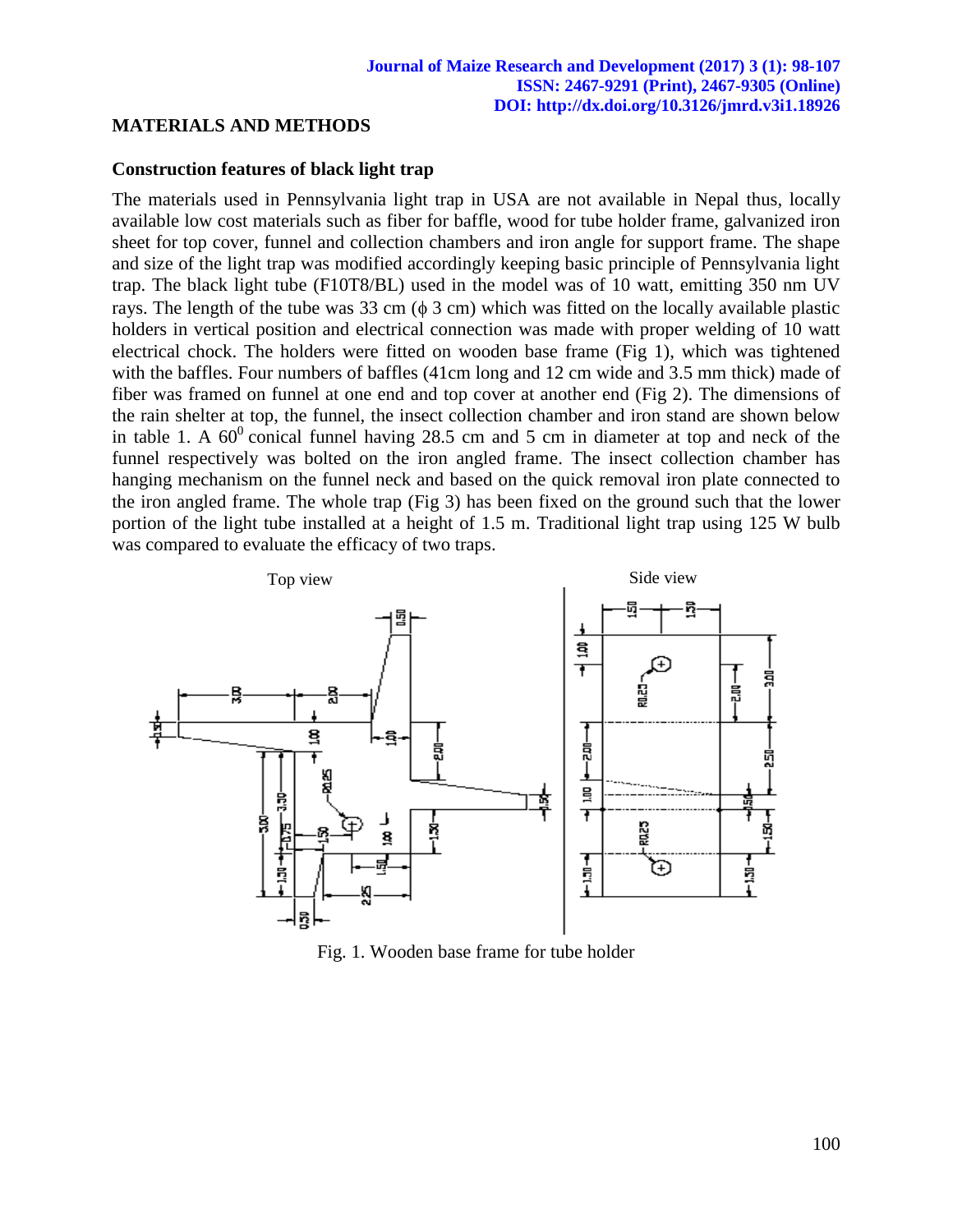

Fig. 2. Baffle fitted with funnel and top cover Fig. 3. Installed black light trap (BLT)



## **Working mechanism of light trap**

As mention in the introduction section, the insects attracted due to emitted black light which strike on smooth white baffles surface and hence slide down in the insect collection chambers through funnel. Once the insects fall in the upper collection chamber, the sorting occur when the insects try to fly and find the opening for exit because of different dimensions of sieves at the bottom of each chambers (Fig 4). The sieve dimension of collecting chambers was chosen accordingly to categorize large, medium and small sized insects. This kind of shorting avoids damaging of wings, legs or antennae of insects, which helps identification of specimens. The collected specimens were killed using few drop of poison (ethyl acetate or carbon tetra chloride) in cotton which was kept inside each air tight collection chamber for few minutes.

## **Data collection**

,

Both traditional and newly constructed black light trap (BLT) were placed in an open maize cropping area at experimental plots of NMRP, Rampur (latitude  $27^{\circ}$  40<sup>'</sup> N, longitude  $84^{\circ}$  19<sup>'</sup> E and altitude 228 m above msl) from February to October, 2017. The measurements were conducted once in a week from dusk to down in the fixed days. The traditional and black light trap were operated in two different days to minimize the light effects of each others. The collected insects were identified upto family level along with their taxonomic hierarchy and biological status to evaluate the performance of both traps.



Fig. 4. Insect collection chamber (a) sieve at bottom of collection chamber (b) insects sorting in different chambers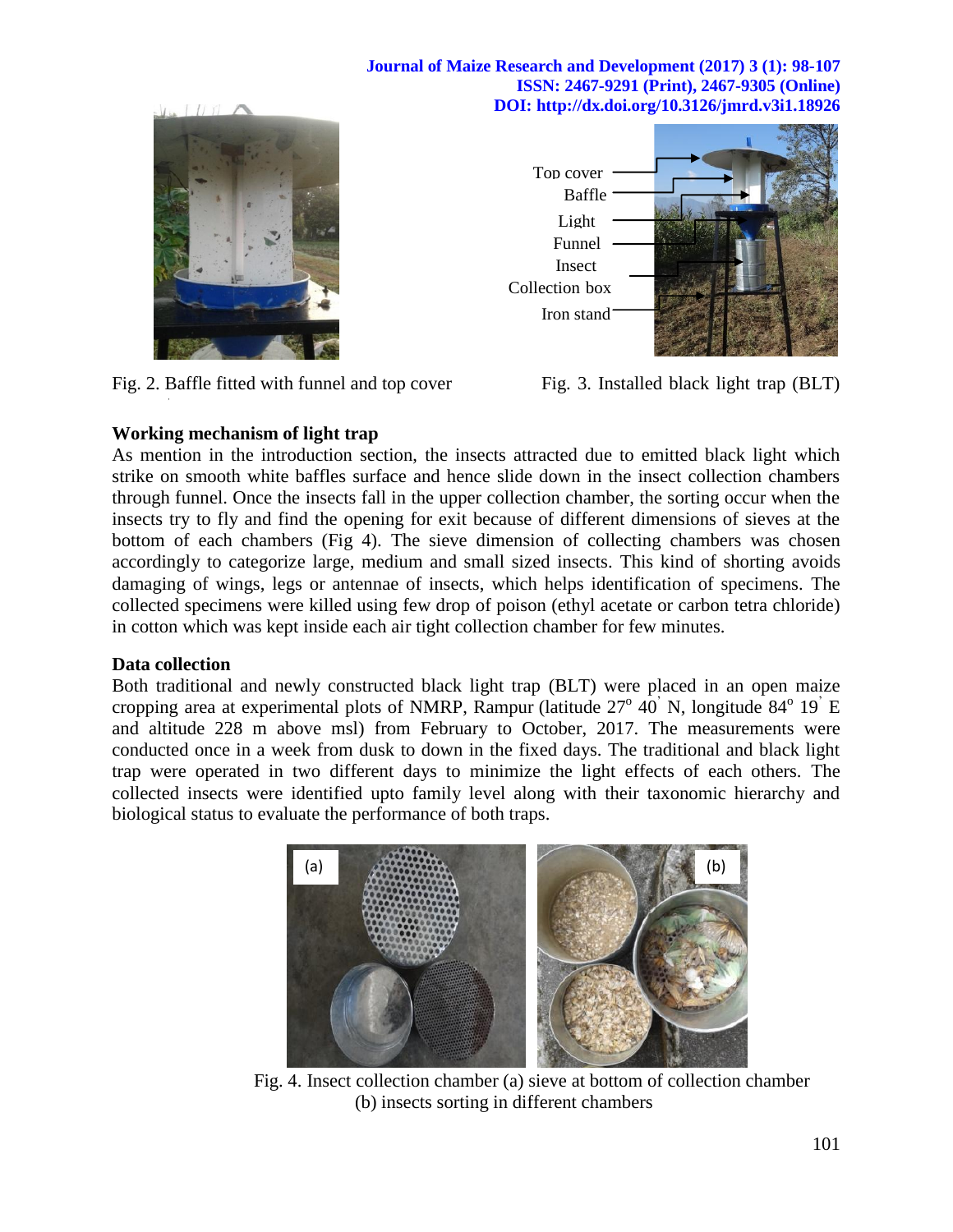| Part of BLT           | Dimension                                                                    | Specification                      |  |  |
|-----------------------|------------------------------------------------------------------------------|------------------------------------|--|--|
| Black light tube      | Length 33 cm; $\phi$ 3 cm                                                    | F10T8/BL; Emits<br>350<br>$\eta$ m |  |  |
|                       |                                                                              | wavelength $(\lambda)$             |  |  |
| Rain shelter (at top) | $\phi$ 65 cm                                                                 | GI sheet (20 gauge)                |  |  |
| Baffle                | Length 41 cm; width 12 cm and thickness 3.5 mm                               | Fibers sheet                       |  |  |
| Conical funnel        | Inclination 60 <sup>°</sup> ; $\phi$ 28.5 cm (at top); $\phi$ 5 cm (at neck) | GI sheet (20 gauge)                |  |  |
| Iron stand            | Vertical height 160 cm; Base plate for funnel 40                             | Iron angle                         |  |  |
|                       | cm x 40 cm (at top); foot straggle 65 cm x 65 cm                             |                                    |  |  |
|                       | (at bottom)                                                                  |                                    |  |  |
| Insect collection     | Top chamber (height 20 cm; $\phi$ 30 cm with led)                            | GI sheet (20 gauge)                |  |  |
| chamber               | Middle chamber (height $10 \text{ cm}$ ; $\phi 30 \text{ cm}$ )              |                                    |  |  |
|                       | Bottom pan (height 20 cm; φ30 cm)                                            |                                    |  |  |
| Base plate for        | Size 50 cm x 50 cm; Position 68 cm from top plate                            | quick<br>removal<br>plate;<br>Iron |  |  |
| collection chamber    |                                                                              | mechanism                          |  |  |
| Sieve mesh            | Mesh $\phi$ 8 mm (for top sieve); mesh $\phi$ 5 mm for                       | GI sheet                           |  |  |
|                       | (middle sieve)                                                               |                                    |  |  |
| Wooden base frame for | Dimension as shown in fig. 1.                                                | Wood                               |  |  |
| tube holder           |                                                                              |                                    |  |  |

|  | Table 1. Construction features of black light trap (BLT) |  |  |
|--|----------------------------------------------------------|--|--|
|  |                                                          |  |  |

#### Max Temperature Min Tememperature  $\longrightarrow$  Mean Temperature  $\longrightarrow$  RH %  $\longrightarrow$  Rainfall (mm) 100.0 600.0 Temperature ( $^0$ C) and RH (%)  $^{\circ}$  C) and RH (%) 550.0 90.0 500.0 80.0 450.0 70.0 400.0 Rainfll (mm) 60.0 Rainfll (mm) 350.0 50.0 300.0 250.0 40.0 Temperature ( 200.0 30.0 150.0 20.0 100.0 10.0 50.0 0.0 0.0 APIL September March June October August January February Mex **hity**

### **Weather parameters**

**Figure 5:** Weather parameters during experiment month of January to October, 2017 at NMRP, Rampur, Chitwan

## **RESULTS AND DISCUSSION**

## **Insect numbers**

Total number of insect catches was found higher in BLT as compared to TLP while monitoring at an interval of 15 days (Fig 6). The highest number (312) was trapped in mid August followed by end of April (295) and end of May (267). This result was similar to the result reported by Muirhead-Thomson (1991) that the BLTs had consistently caught a higher abundance and greater variety of insects during mid April to mid August than other traps. Similar results by (Mellanby, 1939; Holyoak, et al., 1997) showed that the higher insects were trapped from mid-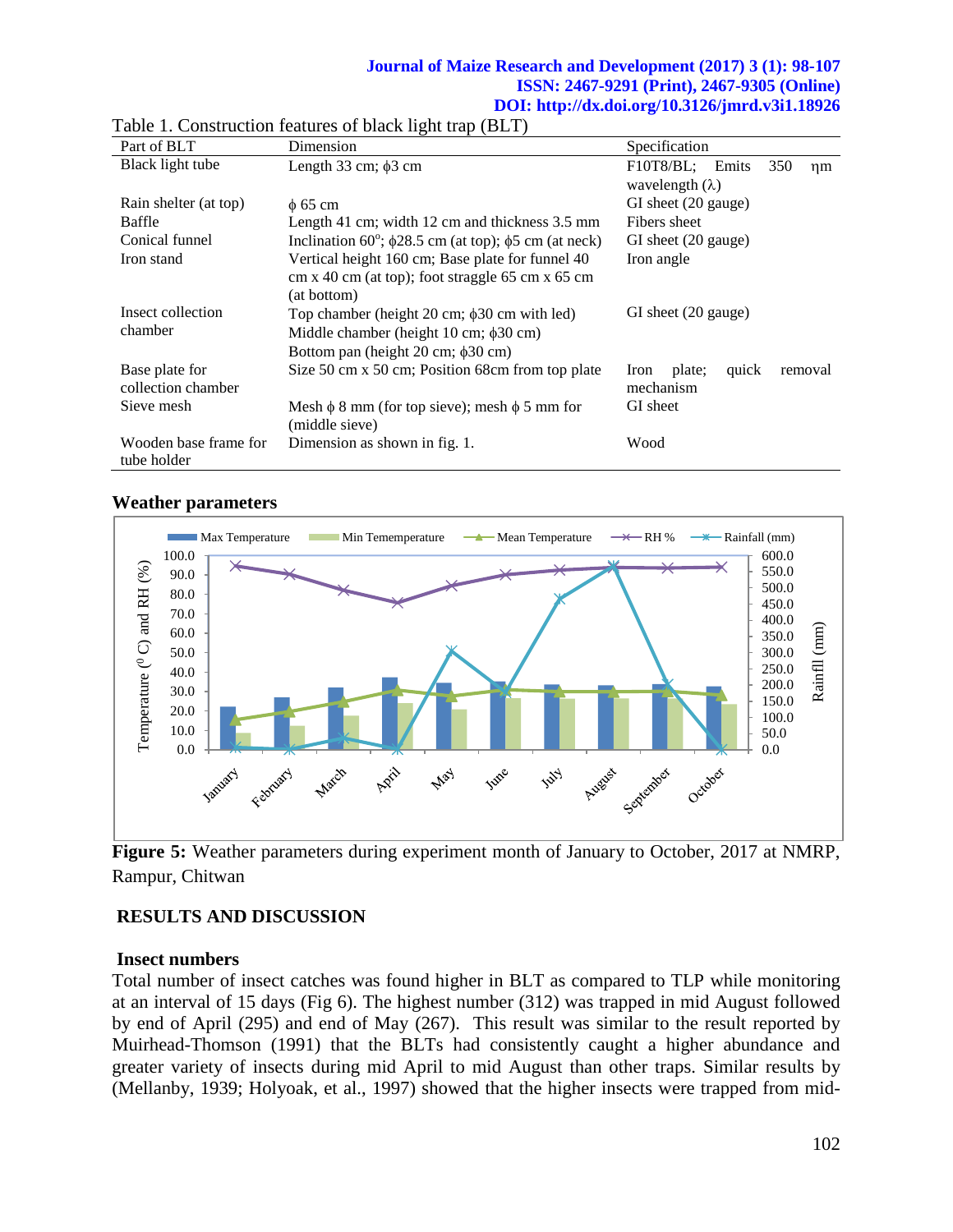May to the end of August. This may be because the higher temperature (Fig 5) increases flight activity and the numbers present in an area of both species and individuals.



Fig. 6 Proportion of insect species with a peak in abundance in each month at NMRP, Rampur, Chitwan, Nepal, 2017

## **Insect species**

The total number of insect species trapped was found higher in BLT than in TLP (Table 2). Among the trapped insect species in BLT, the highest number of white grub adults (1251) was caught followed by hairy caterpillars (512) and maize stem borers (297) monitored for 8 months from February to October, 2017.

| Insect category    | Insect numbers         |            |                  |            |
|--------------------|------------------------|------------|------------------|------------|
|                    | Traditional light trap |            | Black light trap |            |
|                    | Adult (No)<br>Percent  |            | Adult (No)       | Percent    |
| Maize stem borers  | 67                     | 7.72       | 297              | 10.59      |
| White grubs        | 252                    | 29.03      | 1251             | 44.61      |
| Field crickets     | 82                     | 9.45       | 253              | 9.02       |
| Armyworms          | 24                     | 2.76       | 73               | 2.60       |
| Leaf folders       | 50                     | 5.76       | 118              | 4.21       |
| Red ants           | 82                     | 9.45       | 245              | 8.74       |
| Cutworms           | 38                     | 4.38       | 55               | 1.96       |
| Hairy caterpillars | 273                    | 31.45      | 512              | 18.26      |
| <b>Total</b>       | 868                    | <b>100</b> | 2804             | <b>100</b> |

| Table 2 Number of insect species trapped at NMRP, Chitwan, during, 2017 |
|-------------------------------------------------------------------------|
|-------------------------------------------------------------------------|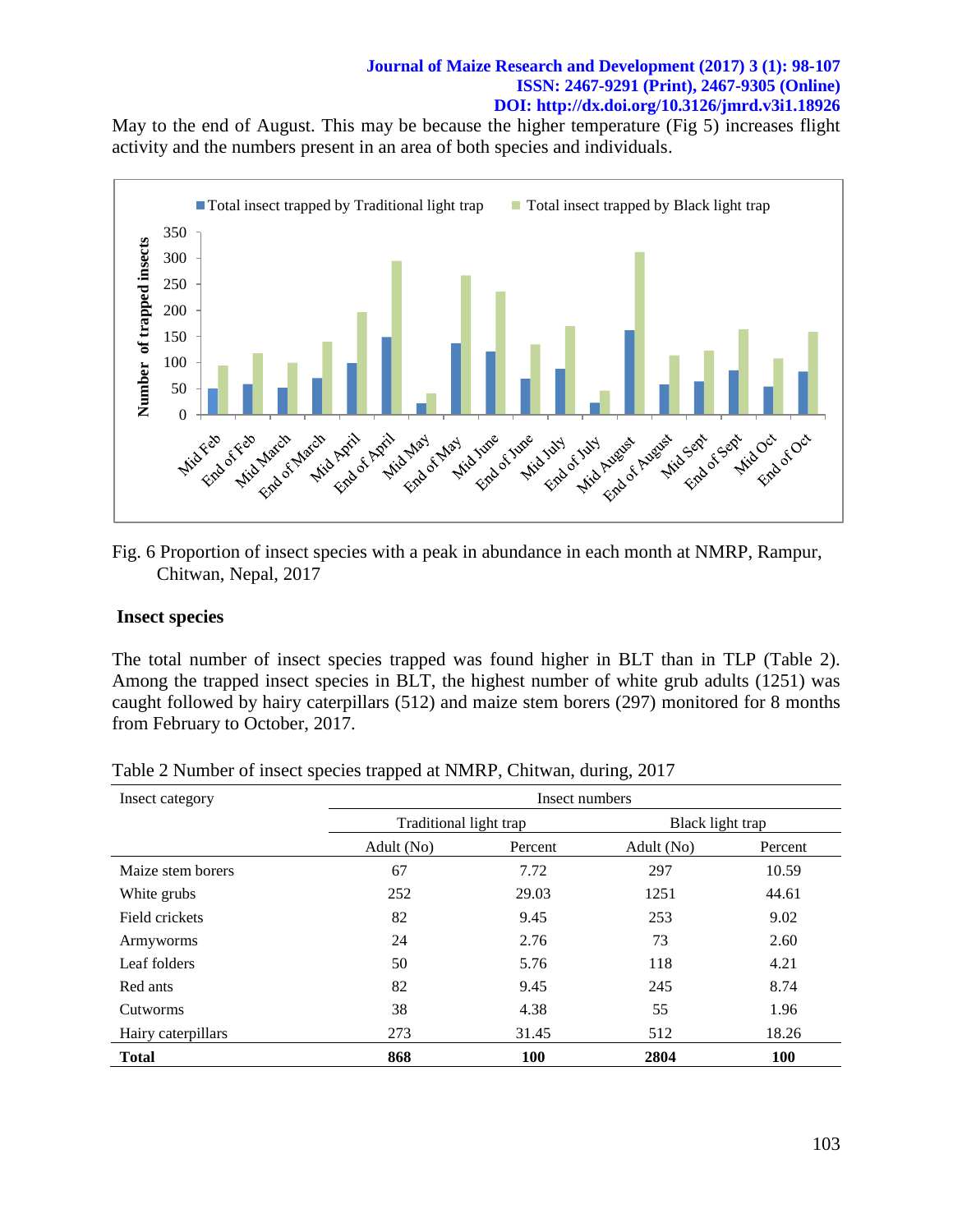Similar performance was suggested by [Kalleshwaraswamy](http://www.sciencedirect.com/science/article/pii/S1226861515300893#!) et al. (2016) who collected 131 adults during the trapping period of 30 June -15 October 2013 using light trap. Likewise, Dadmal & Khadakkar (2014) reported that in total 19 species of scarab beetles belonging to 10 genera were the prominent visitors of BLT. The highest number of adult insects trapped in case of black light trap was chaffer beetle  $(405= 66.83\%)$ , where as it was only 22  $(3.36\%)$  from an ordinary light trap (Thapa, 2007).

## **Total order and families**

Among various insects collected in the traps, the major contributors were Coleopterans, followed by Lepidopterans, Hemipterans, Orthopterans, Dipterans and Hymenopterans. The result showed that the highest number of catches per family falls under Coleoptera followed by Lepidoptera and Hemiptra respectively (Fig. 7). Dadmal and Khadakkar (2014) observations revealed that Coleopterans followed by Hemipterans and Lepidopterans were the dominating orders caught. Similarly, (Ashfaq et al., 2005) observed the highest number of insects in container placed under the black light (UV light) and the lowest under red light trap.



Fig. 7 Insect orders and families trapped through different light traps at NMRP, Chitwan during 2017

## **Detail cost estimation of black light trap**

The detail estimate of all the parts of black light trap is presented in table 3. The cost of all the materials used is as actual rate of local market price in 2016.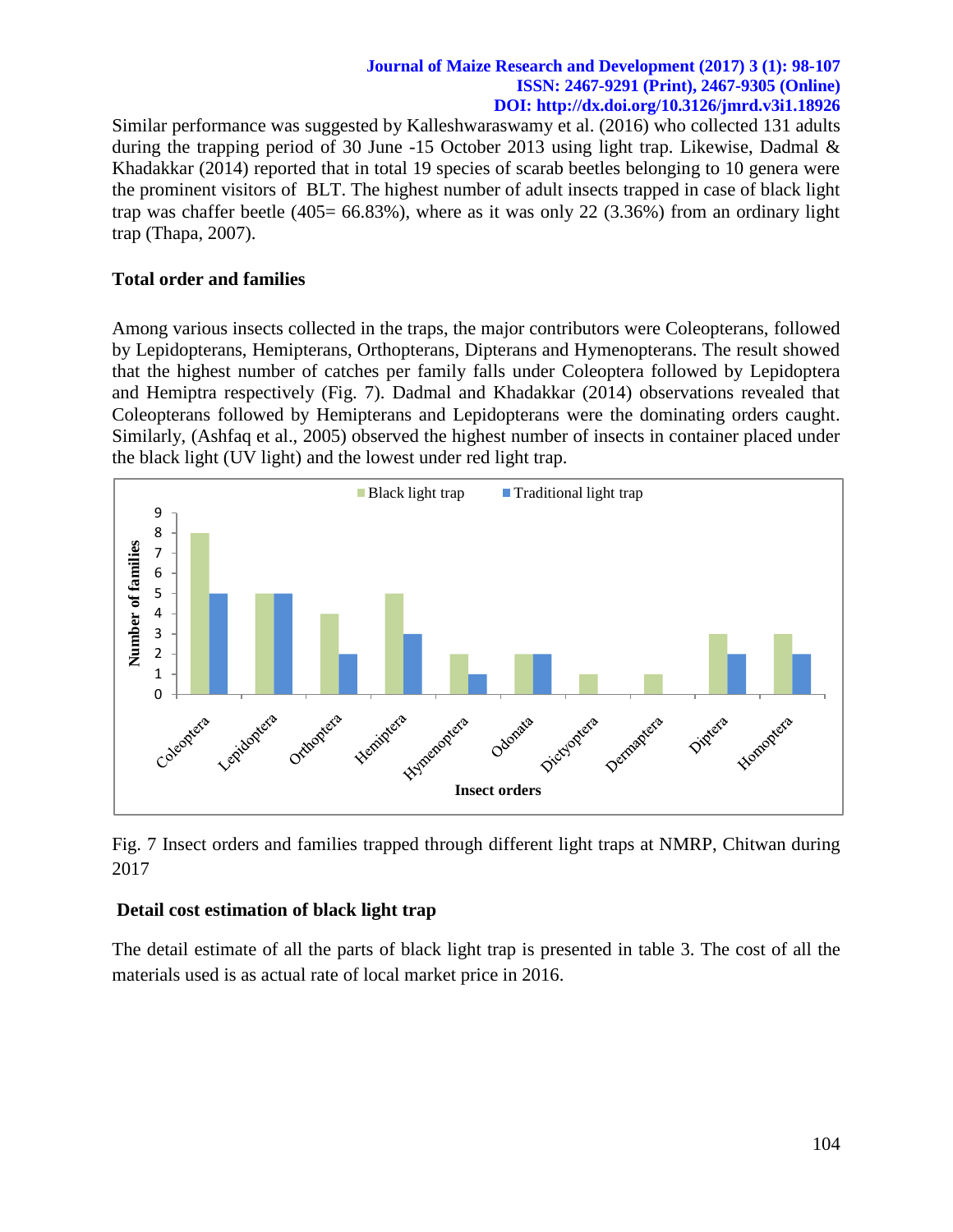| Items                                                            | <b>Ouantity</b> | Unit           | Specification                                  | Cost (NRs.) |
|------------------------------------------------------------------|-----------------|----------------|------------------------------------------------|-------------|
| Rain shelter, funnel                                             |                 | No.            | GI sheet (20 gauge)                            | 2000.00     |
| <b>Baffles</b>                                                   | 4               | N <sub>0</sub> | Fibers sheet                                   | 2150.00     |
| Iron Frame                                                       |                 | Set            | Iron rod                                       | 4000.00     |
| Base frame for tube holder                                       | 2               | N <sub>0</sub> | Wood                                           | 500.00      |
| Black light tube                                                 |                 | No.            | F10T8/BL (350 mn wavelength)                   | 2000.00     |
| Electric wire, Chock, two pin,<br>holder, screw etc all complete | 1               | Set            | 22/7 mm wire, chock-10 watt, plastic<br>holder | 500.00      |
| Insect collection chamber with<br>led                            |                 | <b>Set</b>     | GI sheet                                       | 2000.00     |
| <b>Sieve</b>                                                     | 2               | N <sub>0</sub> | GI sheet                                       | 800.00      |
| Fitting charge                                                   |                 |                |                                                | 500.00      |
| Miscellaneous                                                    |                 |                |                                                | 550.00      |
| <b>Total cost</b>                                                |                 |                |                                                | 15000.00    |

### Table 3 Estimated cost of black light trap (BLT)

## **CONCLUSION**

Many drawbacks of TLPs have recovered through this study on BLT. The absence of striking and sieving mechanism in TLP has been fulfilled in BLT which helps for catching and instant sorting of trapped insects there by facilitating easy identification of specimens. The insect attracting capacity of BLT (350 m wavelength; visible light) was found significantly higher than that of TLP. In same environmental condition and same interval of time, BLT has trapped large number of insect species, families and orders. It is of international standard, durable, portable and having wide range of insects trapping capacity from different habitats. Thus, it can be concluded that monitoring of insect species with BLT can provide thorough knowledge of the insect arthropod composition of an agro-ecosystem, there by identification of pest species, their economic level to start a management strategy. However, further evaluations of BLT in regard to the effect of altitude, crop height, information requirement and subsequent trap designs are required before its commercial branding.

## **ACKNOWLEDGEMENTS**

This work was financially supported by the United States Agency for International Development (USAID) and the Future Innovation Lab for the Integrated Pest management (IPM), through a grant awarded for the "Participatory Biodiversity and Climate Change Assessment for Integrated Pest Management in the Chitwan Annapurna Landscape, Nepal" project. The authors are thankful to Dr Muni Rangappan (Virginia Tech ,USA), NMRP (NARC) and team of Agriculture and Forestry University for encouragement and advice. The research is free of bias.

## **AUTHOR CONTRIBUTIONS**

G.S.B. designed and performed experiments, analyzed data and wrote the paper; S.K.J. designed the light trap; R.B.T., H.K.M., Y.P.G., N.D., P.K.J. and P.T. revised the article for final approval of the version to be published.

## **CONFLICT OF INTEREST**

The authors declare that there is no conflict of interest.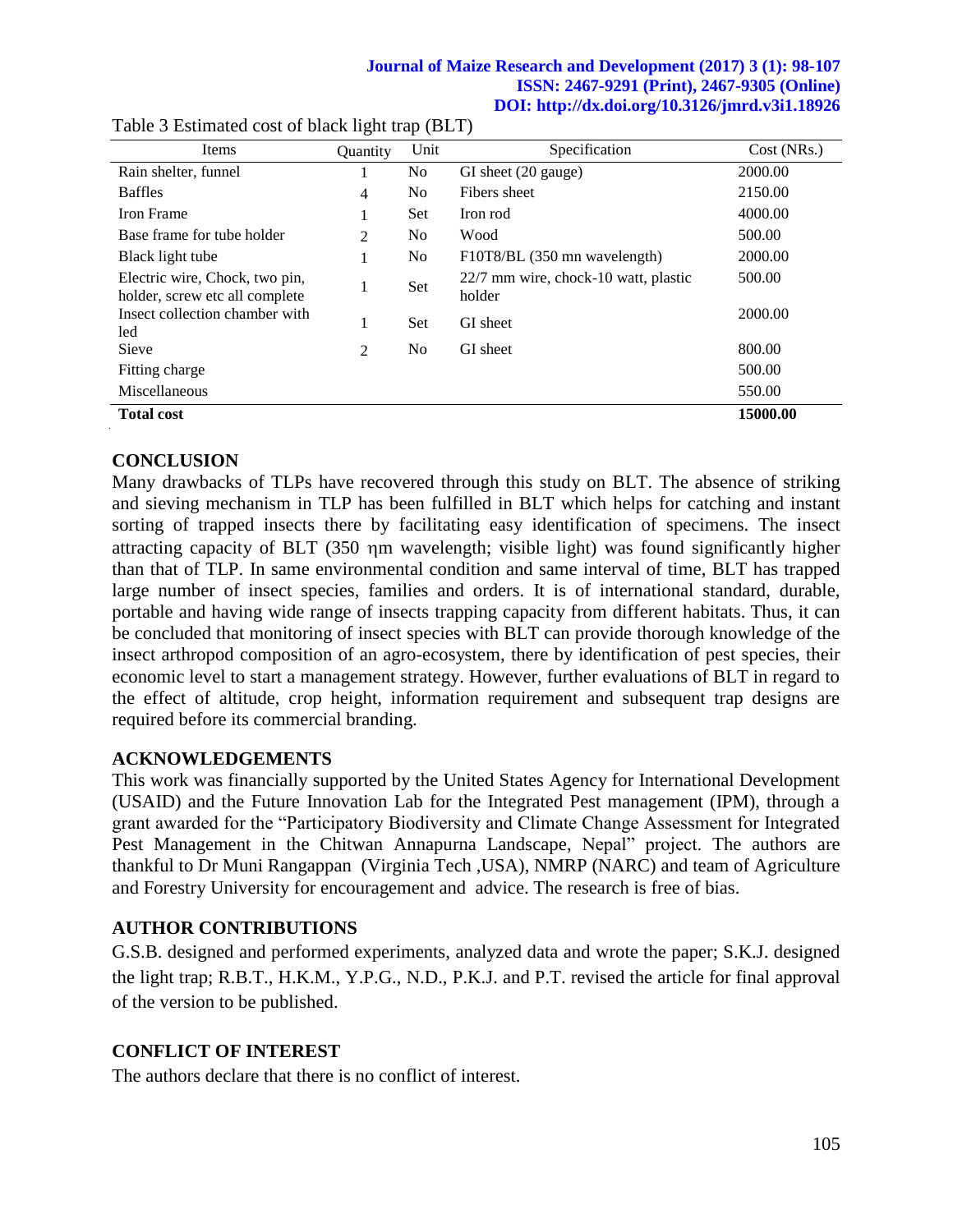#### **REFERENCES**

- Aoki, S., & Kuramitsu, O. (2007). Development of insect-attracting lighting fixture and evaluation of insect attractiveness by a new index. *J Illum Engng Inst Jpn*, *91*, 195-198.
- Ashfaq, M., Khan, R. A., Khan, M. A., Rasheed, F., & Hafeez, S. (2005). Insect orientation to various color lights in the agricultural biomes of Faisalabad. *Pak. Entomol*, *27*(1), 49-52.
- Baker, R. R. (1985). Moths: population estimates, light-traps and migration. *Case studies in population biology. Manchester Univ. Press, Manchester*, 188-211.
- Beck, J. & Linsenmair, K. E. (2006). Feasibility of light-trapping in community research on moths: attraction radius of light, completeness of samples, nightly flight times and seasonality of Southeast-Asian hawkmoths (Lepidoptera: Sphingidae). *J. Res. Lepidoptera* 39: 18–37.
- Beck, J., Brehm, G., & Fiedler, K. (2011). Links between the environment, abundance and diversity of Andean moths. Biotropica, 43, 208–217.
- Cowan, T., & Gries, G. (2009). Ultraviolet and violet light: attractive orientation cues for the Indian meal moth, *Plodia interpunctella*. *Entomologia Experimental iset Applicata*, *131*(2), 148-158.
- Dadmal, S. M., & Khadakkar, S. (2014). Insect faunal diversity collected through light trap at Akola vicinity of Maharashtra with reference to Scarabaeidae of Coleoptera. *Journal of Entomology and Zoology Studies*, *2*(3), 44-48.
- Franzén, M., & Johannesson, M. (2007). Predicting extinction risk of butterflies and moths (Macrolepidoptera) from distribution patterns and species characteristics. *Journal of Insect Conservation*, *11*(4), 367-390.
- Frost, S. W. (1957). The Pennsylvania Insect Light Trap. *Journal of Economic Entomology*, *50*(3).
- Fry, R., & Waring, P. (2001). A Guide to Moth Traps and Their Use, 2nd edn. The Amateur Entomologists" Society, Orpington, UK.
- Hardwick, D. F. (1968). A brief review of the principles of light trap design with a description of an efficient trap for collecting noctuid moths. *J. Lepid. Soc*, *22*(2), 65-75.
- Holyoak, M., Jarosik, V., & Novak, I. (1997). Weather‐induced changes in moth activity bias measurement of long‐term population dynamics from light trap samples. *Entomologia Experimentalis et Applicata*, *83*(3), 329-335.
- Intachat, J., & Woiwod, I. P. (1999). Trap design for monitoring moth biodiversity in tropical rainforests. *Bulletin of Entomological Research*, *89*(2), 153-163.
- Kalleshwaraswamy, C. M., Adarsha, S. K., &Naveena, N. L. (2016). Adult emergence pattern and utilization of females as attractants for trapping males of white grubs, *Leucopholis lepidophora* (Coleoptera: Scarabaeidae), infesting areca nut in India. *Journal of Asia-Pacific Entomology*, *19*(1), 15-22.
- Mellanby, K. (1939). Low temperature and insect activity. *Proceedings of the Royal Society of London. Series B, Biological Sciences*, 473-487.
- Muirhead-Thomson, R. C. (1991). Plant pest responses to visual and olfactory "sticky"traps. *Trap Responses of Flying Insects. Academic Press Ltd,* London, UK.
- Neupane, F.P. (1985).The Bionomics of the Maize Borer, *Chilopartellus* (Swinhoe) in Nepal. Ph.D. Thesis, Departement of Entomology, University of Wisconsion-Madison, Winsconsion, USA. Pp 200.